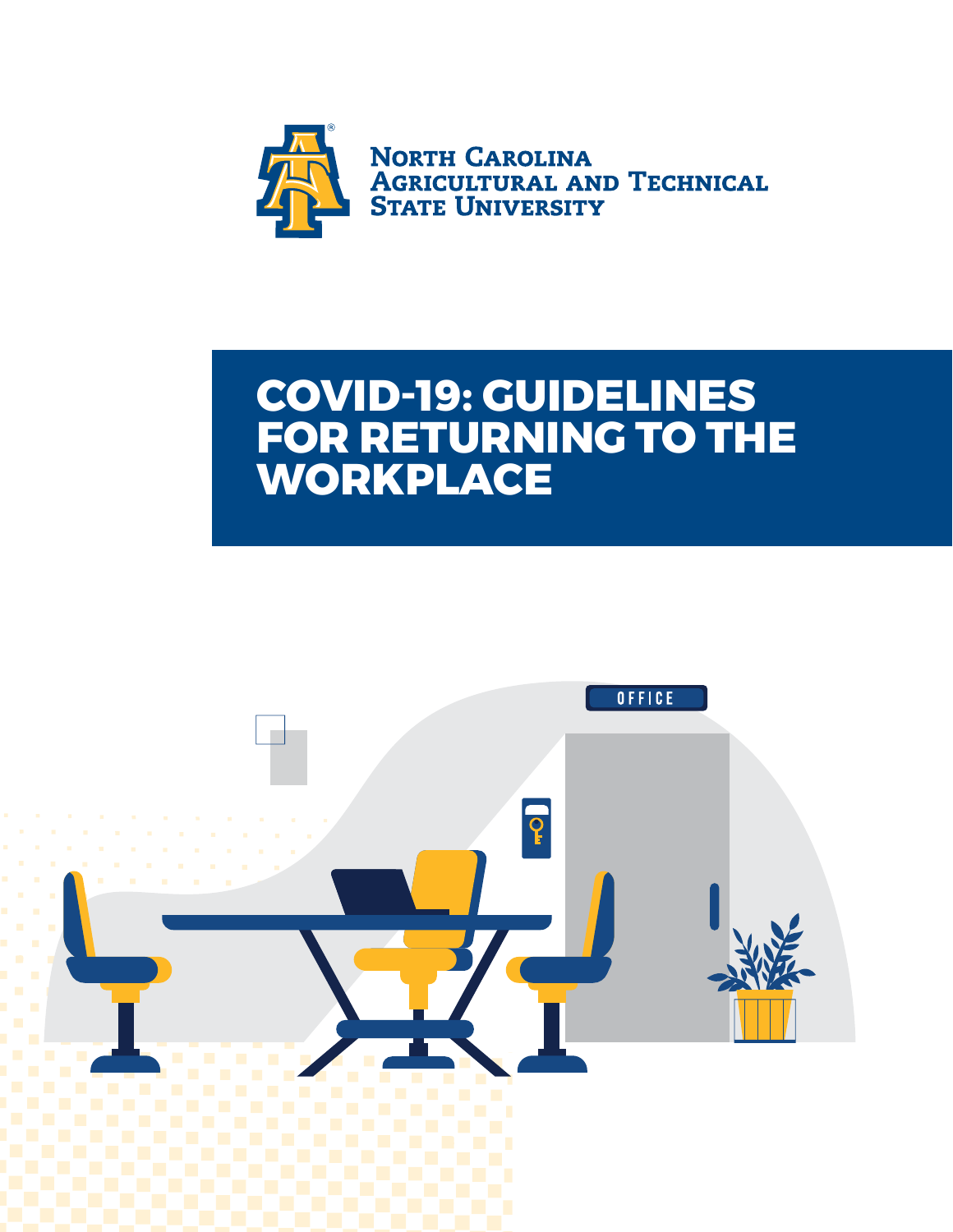# **CONTENTS**

#### **Introduction**

#### **Return to the Workplace**

- **Expectations and Guidelines**
- 4 Symptoms and Self-monitoring
- **Phased Staffing**
- **COVID-19 •** Staffing Options

#### **Health and Safety Guidance**

- **8 Personal Safety Practices**
- • Guidance for Specific Workplace Scenarios
- • Mental and Emotional Well-being

#### **Enter/Exit Control**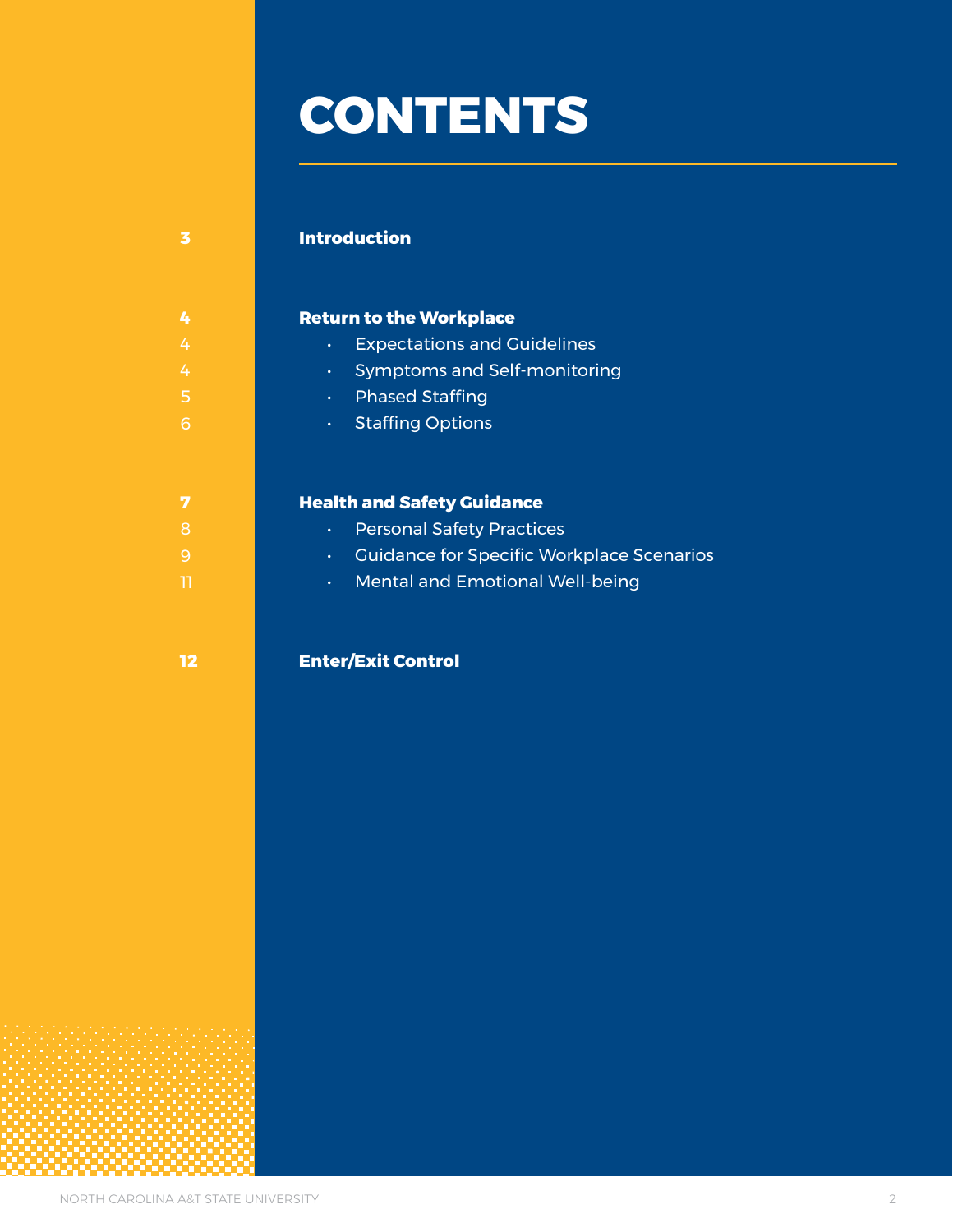# **INTRODUCTION**

North Carolina Agricultural and Technical State University is committed to providing a safe and healthy workplace for all members of our community. As a values-driven university, we take seriously our commitment to responsibility and excellence as they correspond to our response to the coronavirus pandemic.

This document provides guidance for managing North Carolina A&T's expectations for the safe return of faculty and staff to' workspaces and common areas on campus after teleworking, quarantine, illness or special leave, due to the novel coronavirus, COVID-19.

The university's phased approach to transitioning faculty and staff in a safe and deliberate manner is informed by guidance from the Centers for Disease Control and Prevention (CDC), the State of North Carolina and The University of North Carolina System to prepare for face-to-face campus operations.

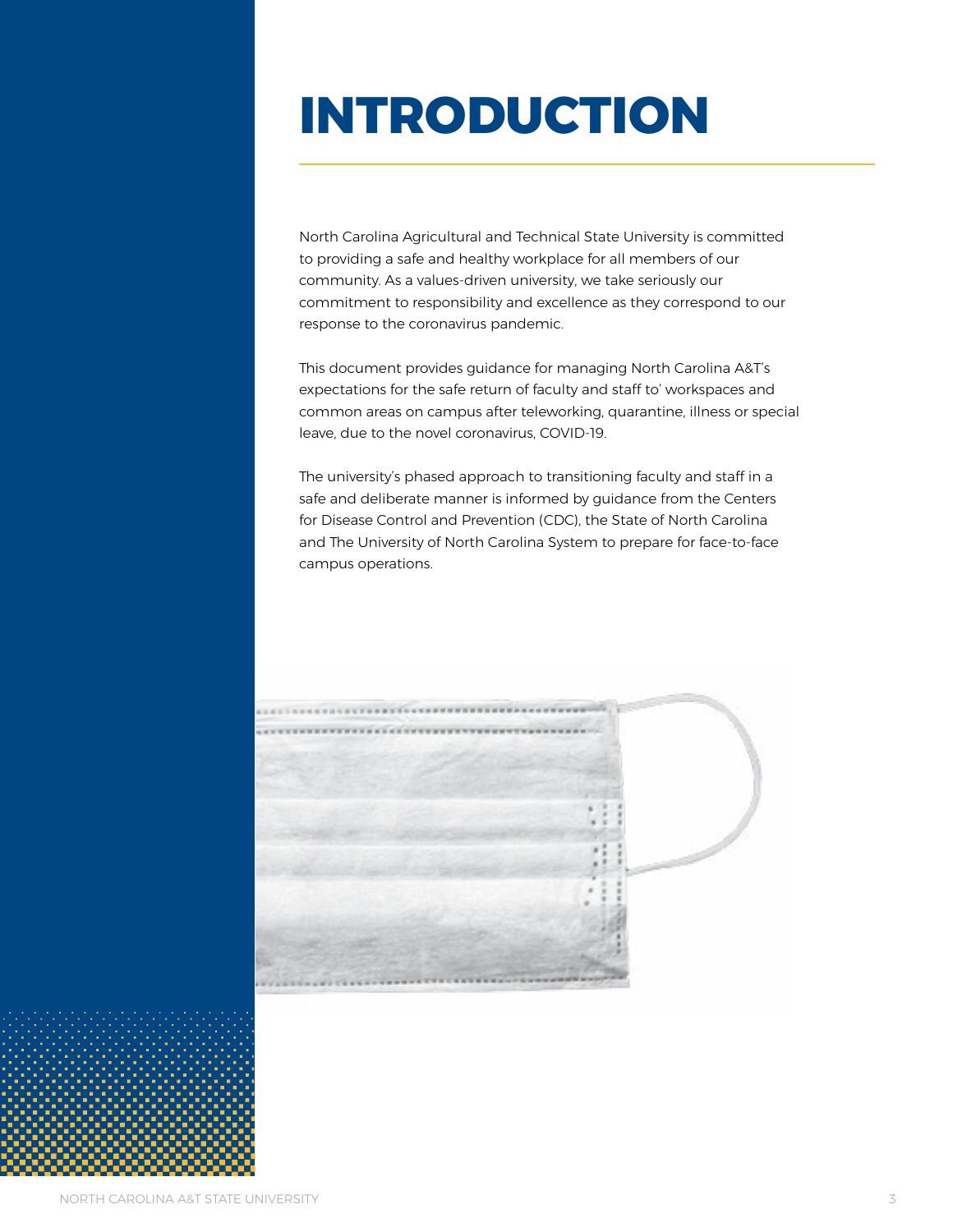## **RETURN TO THE WORKPLACE**

#### **Workplace Expectations**

Employees of North Carolina A&T are expected to follow the procedures and guidelines outlined in this document, to help prevent the spread of COVID-19.

### **Symptoms and Self-monitoring**

Before returning to the workplace, employees of N.C. A&T must conduct symptom monitoring every day and be free of symptoms related to COVID-19 before reporting to the workplace. If a person who is positive for COVID-19 comes to the attention of university officials, the university will follow the guidelines published by the NC Office Safety and Health for COVID – 19 Infection of Employees.

According to the CDC, individuals with COVID-19 have had a wide range of symptoms from asymptomatic to mild to severe. Symptoms may appear two to 14 days after exposure to the virus. (Note: The virus spreads quickly and easily between people.)

The following symptoms may be a sign that a person has COVID-19:



However, this list is not all possible symptoms. Other less common indicators have been reported, including gastrointestinal symptoms like nausea, vomiting or diarrhea.

**If symptoms begin to show, do not come to work on campus.** Contact your healthcare provider or the Student Health Center at 336-334-7880 to speak with a professional. Also contact the appropriate supervisor.

#### *Employee Self-Reporting of COVID-19*

If a person who is positive for COVID-19 comes to the attention of university officials, the university will follow the guidelines published by the NC Office Safety and Health for COVID – 19 Infection of Employees.



**Self-check** is available through the CDC at *https://www.cdc. gov/coronavirus/2019-ncov/ symptoms-testing/symptoms. html*, to help you make decisions and seek appropriate medical care.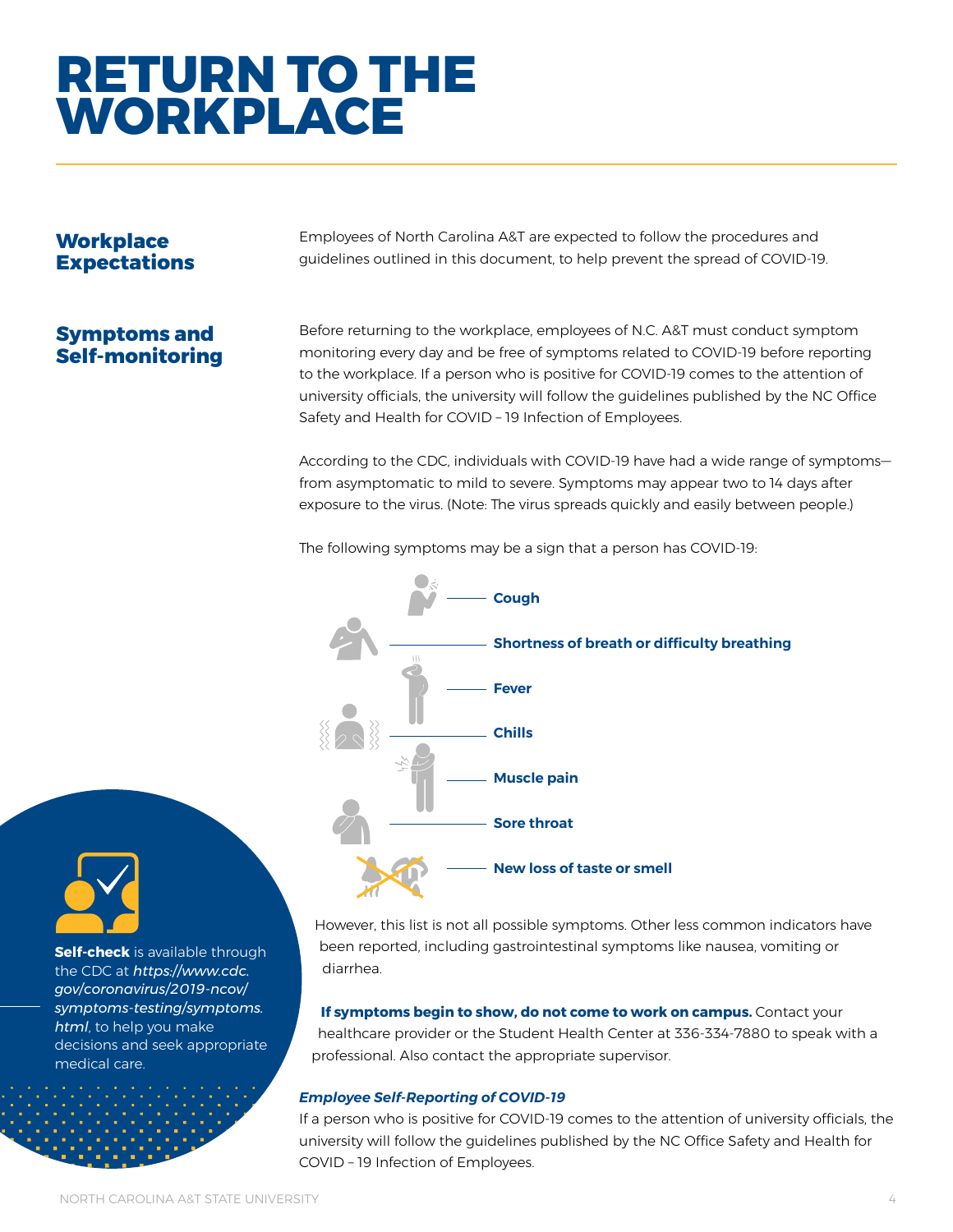### **RETURN TO THE WORKPLACE**

#### **Symptoms and Self-monitoring**

• 65 years and older

Individuals with certain conditions may be at a higher risk of COVID-19

• Chronic lung disease or moderate to severe asthma

infection. Those conditions include but are not limited to:

- Serious heart conditions
- Immunocompromised, including cancer treatment, smoking, bone marrow or organ transplantation, immune deficiencies, poorly controlled HIV or AIDS, and prolonged use of corticosteroids and other immune weakening medications
- Severe obesity, e.g., body mass index (BMI) of 40 or higher
- Diabetes
- Chronic kidney disease undergoing dialysis
- Liver disease

#### **Phased Staffing and Staffing Options**

#### *Phased Staffing*

N.C. A&T will phase in a return of staff over time in a coordinated process to ensure appropriate social distancing and availability of personal protective equipment (PPE). N.C. A&T is phasing in a gradual return of employees to campus while ensuring appropriate physical distancing, cleaning and sanitizing of workplace surfaces, and availability of personal protective equipment for on-campus employees.

The university will assess expanded staffing based on mission-critical operations, its ability to control and manage specific work environments. These decisions, once approved, will be communicated through the respective dean, vice chancellor or vice provost.

The need to reduce the number of people on campus (density) to meet social distancing requirements will continue for some time. Support units that can continue to effectively work remotely will likely continue to do so until restrictions are eased for larger gatherings.

Expanded staffing will be tightly controlled and coordinated to mitigate potential risks and ensure the safety of faculty and staff, as well as the communities we serve. No unit or department should increase staffing levels beyond current needs to support critical on-site operations without approval from the appropriate dean, vice chancellor or vice provost. Once decisions to expand on-site staffing in certain areas have been made, staff should follow the policies and protocols detailed in this guide for returning to work on campus.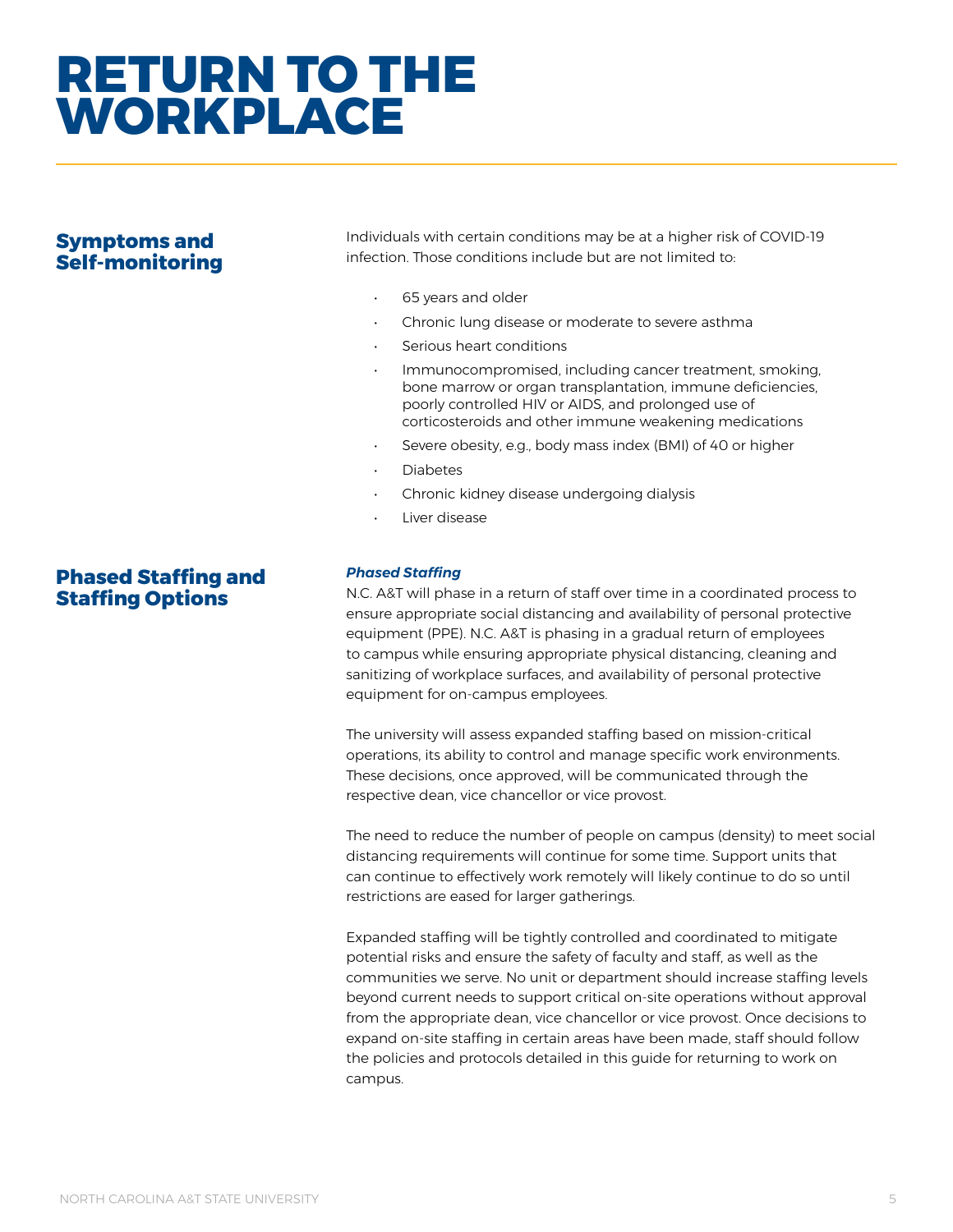## **RETURN TO THE WORKPLACE**

#### **Phased Staffing and Staffing Options**

As staffing on-site increases and operations expand, officials will closely monitor and assess the potential spread of the virus, as well as existing policies and procedures to mitigate it. Self-monitoring will be a critical part of assessing the impact of increased staffing. If localized outbreaks emerge, tighter restrictions and reduced staffing may again need to be implemented.

#### *Staffing Options*

Once employees have been instructed to return to work on-site, there are several options that departments should consider to maintain the required social distancing measures and reduce population density within buildings and workspaces.

#### **FLEXIBLE WORK ARRANGEMENTS**



**Remote Work:** Those who can work remotely to fulfill some or all of their work responsibilities may continue to do so to reduce the number of individuals on campus and the potential spread of the COVID-19 virus. These arrangements, which must be approved by the immediate supervisor, can be done on a full or partial day/week schedule as appropriate.



**Staggered Reporting/Departing:** The beginning and end of the workday typically bring many people together at common entry/exit points of buildings. Staggering reporting and departure times by at least 30 minutes will reduce traffic in common areas to meet social distancing requirements.

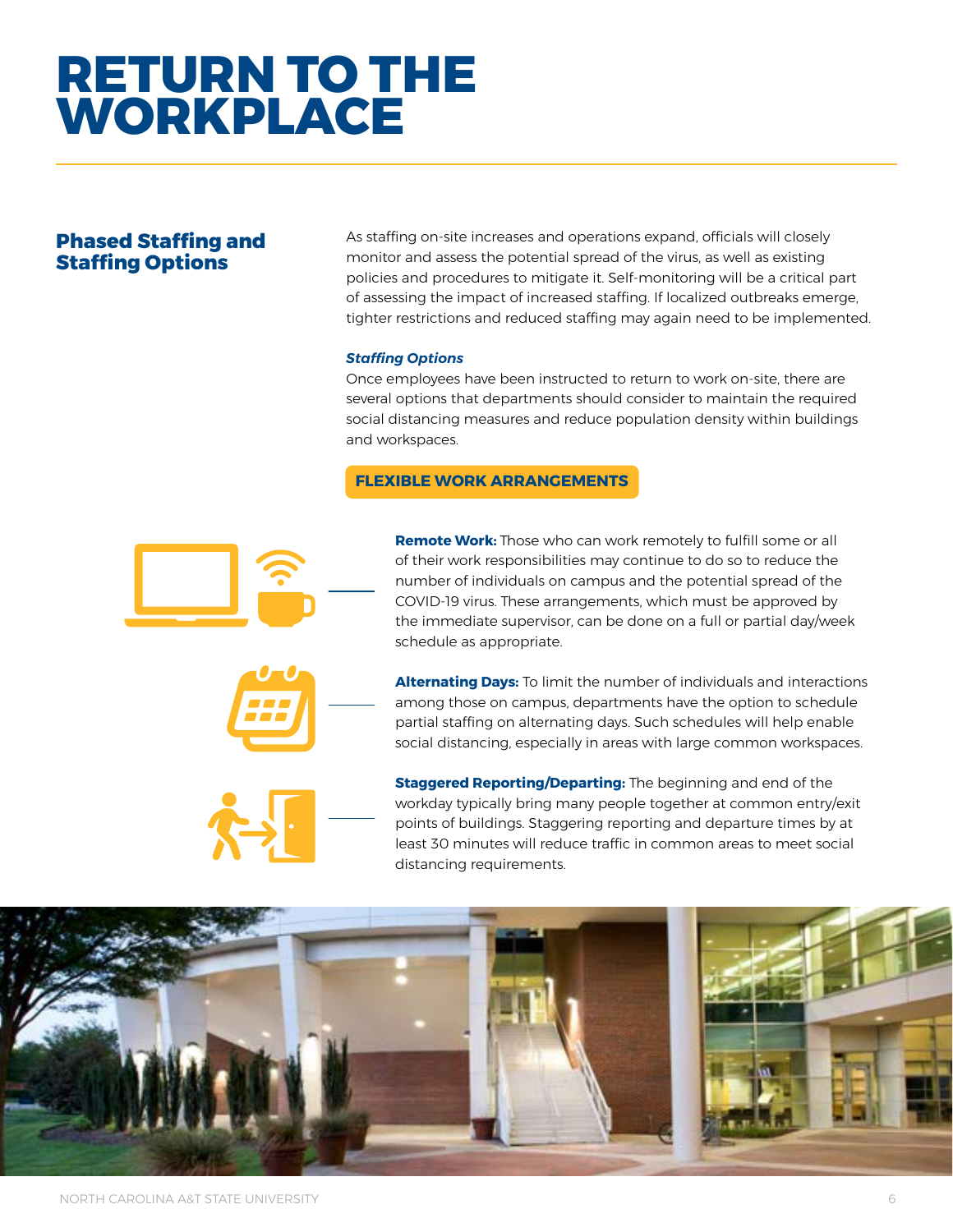#### **Personal Safety Practices**

#### *Face Masks/Cloth Face Coverings:*

The university strongly encourages employees to wear masks or face coverings when working on campus and unable to maintain social distancing measures described below.

Appropriate use of face masks or face coverings is critical in minimizing risks to others. COVID-19 can be spread from person to person even if there are no symptoms. The mask or cloth face covering alone is not a substitute for social distancing. Employees should contact their supervisor if the employee failed to bring an appropriate mask/face covering. The university will provide a mask so long as supplies are available.

Disposable masks may only be worn for one day and then must be disposed of in the trash. A cloth face covering can also be worn, as this will help reduce the need to purchase additional masks, which are in short supply. (Cloth face coverings must only be worn for one day at a time and must be properly laundered before use again.)

Employees should bring their own appropriate face mask/face covering to be worn on campus. Click link below to learn CDC recommendations on making and wearing face coverings. N95 respirators should be reserved for medical professionals.

#### **HOW TO MAKE AND WEAR CLOTH FACE COVERINGS**

| TYPE                   | <b>CLOTH FACE COVERING</b>                                                                                                                                                                                                                                                                                                              | <b>DISPOSABLE MASK</b>                                                                    | <b>MEDICAL-GRADE</b><br><b>SURGICAL MASK</b>                                                                                            | <b>N95 RESPIRATOR</b>                                                                                                                      |
|------------------------|-----------------------------------------------------------------------------------------------------------------------------------------------------------------------------------------------------------------------------------------------------------------------------------------------------------------------------------------|-------------------------------------------------------------------------------------------|-----------------------------------------------------------------------------------------------------------------------------------------|--------------------------------------------------------------------------------------------------------------------------------------------|
| <b>DESCRIPTION</b>     | Home-made or commercially<br>manufactured face coverings<br>that are washable and help<br>contain wearer's respiratory<br>emissions                                                                                                                                                                                                     | Commercially<br>manufactured masks that<br>help contain wearer's<br>respiratory emissions | FDA-approved masks<br>to protect the wearer<br>from large droplets and<br>splashes; helps contains<br>wearer's respiratory<br>emissions | Provide effective<br>respiratory protection<br>from airborne particles<br>and aerosols; helps<br>contain wearer's<br>respiratory emissions |
| <b>INTENDED</b><br>USE | Required for campus community use in non-healthcare<br>settings (office spaces, general research/work settings, shops,<br>community areas where 6' social distancing cannot be<br>consistently maintained. Must be replaced daily. (While likely<br>necessary for ingress and egress, not required when working<br>alone in an office). |                                                                                           | These masks are reserved for healthcare workers<br>and other approved areas with task-specific hazards<br>determined by OESO.           |                                                                                                                                            |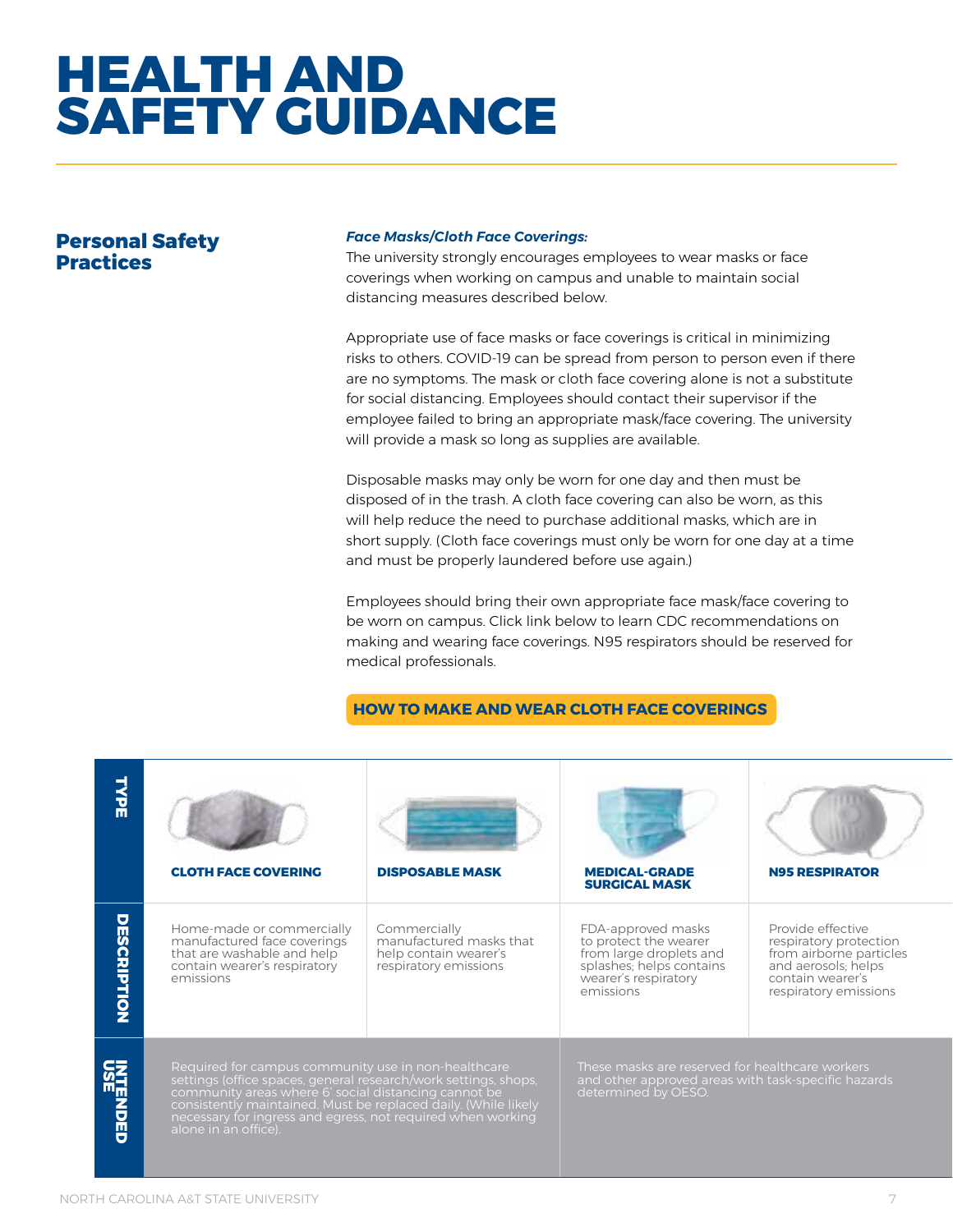#### **Use and Care of Face Coverings**



**Wash hands or use hand sanitizer prior to handling the face covering/disposable mask.**



**Ensure the face covering/ disposable mask fits over the nose and under the chin.**



**Cloth face coverings should be properly laundered with regular clothing detergent before the first use and after each shift.** 

#### *Putting On the Face Covering/Disposable Mask:*

- Wash hands or use hand sanitizer prior to handling the face covering/ disposable mask.
- Ensure the face covering/disposable mask fits over the nose and under the chin.
- Situate the face covering/disposable mask properly with nose wire snug against the nose (where applicable).
- Tie straps behind the head and neck or loop around the ears.
- Throughout the process, avoid touching the front of the face covering/ disposable mask.

#### *Taking Off the Face Covering/Disposable Mask:*

- Do not touch eyes, nose or mouth when removing the face covering/ disposable mask.
- When taking off the face covering/disposable mask, loop finger into the strap and pull the strap away from the ear or untie the straps.
- Wash hands immediately after removing.

#### *Care, Storage and Laundering:*

- Keep face coverings/disposable mask stored in a paper bag when not in use.
- Cloth face coverings may not be used more than one day at a time and must be washed after each use.
- Cloth face coverings should be properly laundered with regular clothing detergent before the first use and after each shift.
- Cloth face coverings should be replaced immediately if soiled, damaged (e.g., ripped, punctured) or visibly contaminated.
- Disposable masks must not be used for more than one day and should be placed in the trash after shift or if it is soiled, damaged (e.g., stretched ear loops, torn or punctured material) or visibly contaminated.

#### *Social Distancing:*

Maintaining distance between individuals is one of the best tools to avoid being exposed to the COVID-19 virus and slowing its spread. Since people can spread the virus before they know they are sick, it is important to stay away from others when possible, even if there are no symptoms. Social distancing is important for everyone, especially to help protect people who are at higher risk of getting very sick. Situations that would violate social distancing should be avoided. If unavoidable, use face masks/face coverings. Staff at work on-site must follow these social distancing practices:

**Always stay at least 6 feet (about two arms' length) from other people.**



**Do not gather in groups of 10 or more.**



**Stay out of crowded places and avoid mass gatherings.**

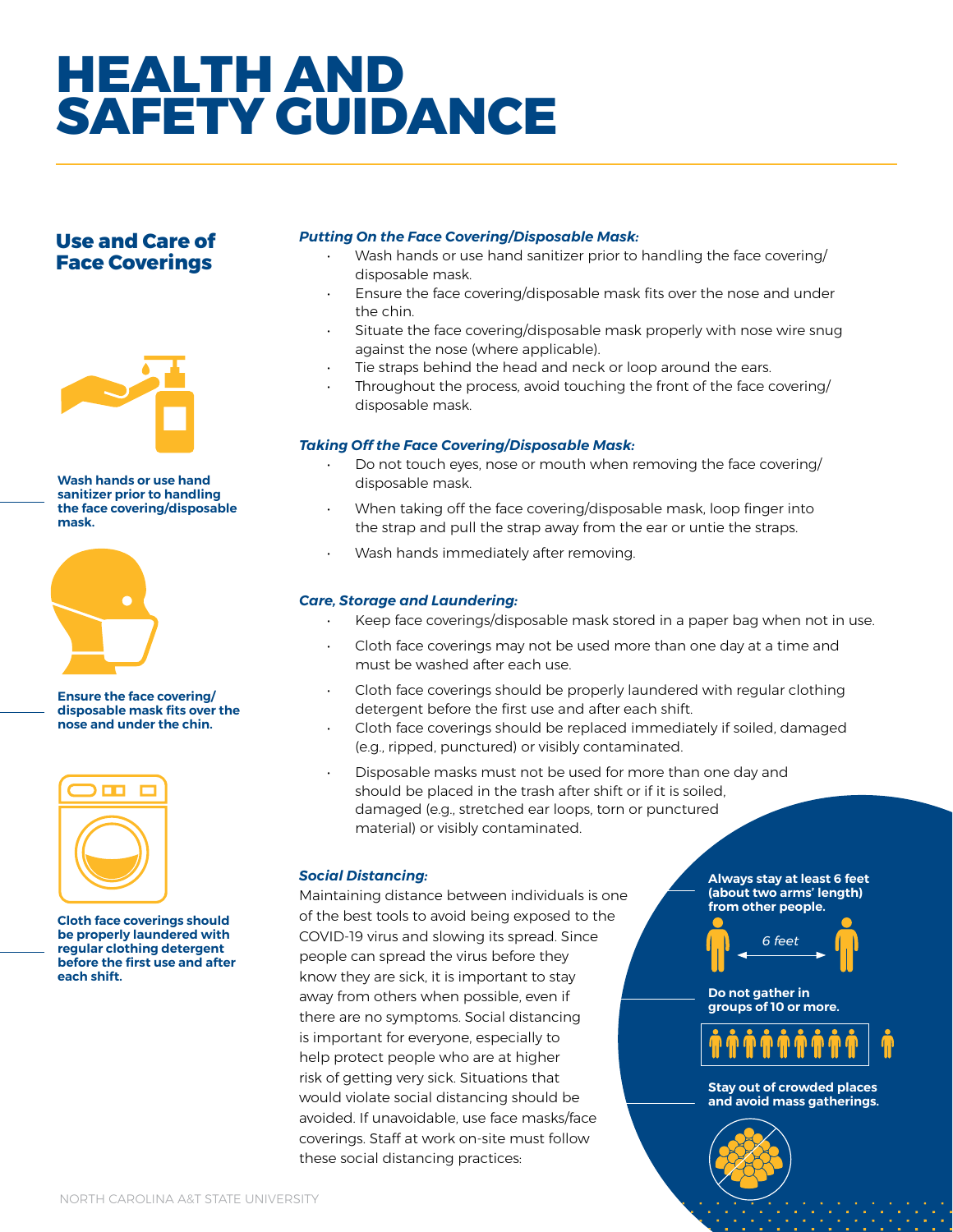#### *Handwashing:*

Wash hands often with soap and water for at least 20 seconds, especially after being in a public place, and after blowing nose, coughing, sneezing or touching face. If soap and water are not readily available, use a hand sanitizer that contains at least 60% alcohol. Cover all surfaces of the hands and rub them together until they feel dry. Avoid touching the eyes, nose and mouth, and wash hands after touching the face.

**Wash hands often with soap and water for at least 20 seconds.**



#### *Gloves:*

Healthcare workers and others in high-risk areas should use gloves as part of personal protective equipment (PPE), but according to the CDC, gloves are not necessary for general use and do not replace good hand hygiene. Washing hands often is considered the best practice for common everyday tasks.

#### *Goggles/Face Shields:*

While goggles or face shields may need to be worn in certain work areas, the majority of staff will not need to wear them as part of general activity on campus. Good hand hygiene and avoiding touching the face are generally sufficient for nonhealthcare environments.

#### *Cleaning/Disinfection:*

Housekeeping teams will clean lobby areas, and heavy traffic areas, based on CDC guidelines for disinfection and Occupational and Environmental Safety Office (OESO) protocols. Facilities also will maintain hand-sanitizer stations at major building entrances, elevator stops, auditoriums, classrooms, computer rooms and high-traffic areas. The university will supply disinfectant, initially, then employees in individual workspaces will be responsible for frequently disinfecting their own areas.

Mechanical, electrical, plumbing and monitoring systems will be assessed and readied prior to reopening of buildings. Building occupants should also wipe down commonly used surfaces before and after use with products that meet the EPA's criteria for use against COVID-19 and are appropriate for the surface. This includes any shared-space location or equipment (e.g., copiers, printers, computers, A/V and other electrical equipment, coffee makers, desks and tables, light switches, doorknobs, etc.). Research laboratories will undergo an additional cleaning checklist.

#### *Coughing/Sneezing Hygiene:*

In a private setting without a cloth face covering, remember to always cover mouth and nose with a tissue to cough or sneeze, or use the inside of the elbow, then throw used tissues in the trash. Immediately wash hands with soap and water for at least 20 seconds. If soap and water are not readily available, clean hands with a hand sanitizer that contains at least 60% alcohol.



**Remember to always cover mouth and nose with a tissue to cough or sneeze, or use the inside of the elbow,** 

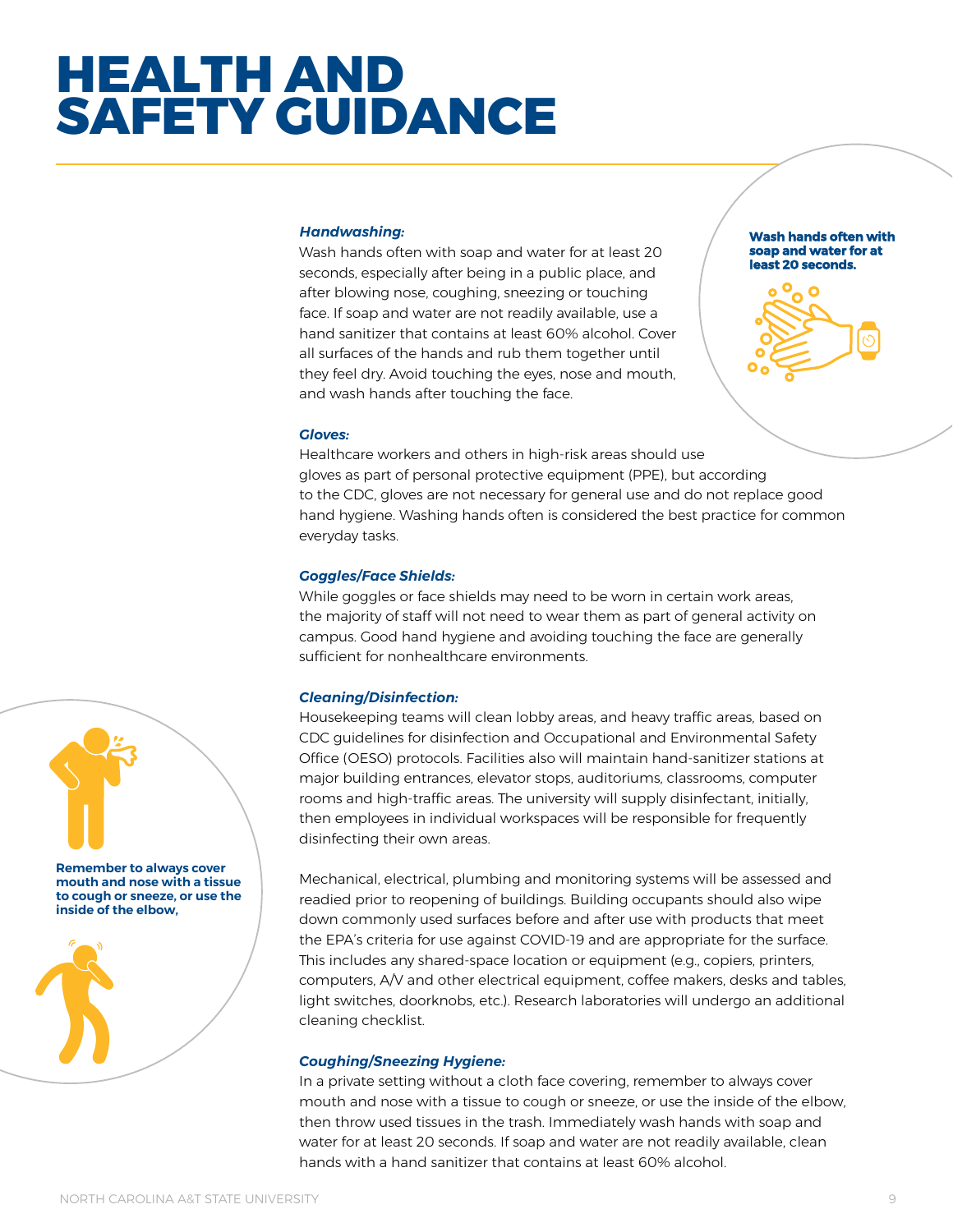**Guidance for Specific Workplace Scenarios** 

#### *Public Transportation/Aggie Shuttle:*

If the use of public transportation or the Aggie Shuttle is necessary, wear a face covering before entering the bus and avoid touching surfaces with hands, if possible. Upon disembarking, wash hands or use alcohol-based hand sanitizers with greater than 60% ethanol or 70% isopropanol as the preferred form of hand hygiene in healthcare settings as soon as possible and before removing the mask.

#### *Working in Office Environments:*

In an open environment, be sure to maintain at least 6 feet of distance from coworkers. If possible, have at least one workspace between workers. Face masks or face coverings should always be worn while in a shared workspace/room. Departments should assess open work environments and meeting rooms to institute measures to physically separate and increase distance between employees, other coworkers and customers, such as:

- Place visual cues such as floor decals, colored tape or signs to indicate where to stand while waiting in line.
- Place barriers such as plexi-glass in high traffic spaces such as reception areas.
- Place one-way directional signage in large open workspaces that have multiple thruways to increase distance between employees moving through the space.
- Consider designating specific stairways for up or down traffic if building has multiple stairwells.

In an office, ideally no more than one person should be in the same room unless the required 6 feet of distancing can be consistently maintained. If more than one person is in a room, masks/face coverings should always be worn. A mask or face covering is not required if working alone in a confined office space. A mask or face covering is required in partitioned work areas (e.g., cubicles) in a large open environment.

Masks/face coverings are recommended to be worn by any staff in a reception/ receiving area. Masks/face coverings should be used when inside any N.C. A&T facility where others are present, including walking in narrow hallways and in break rooms, conference rooms and other meeting locations.

#### *Using Restrooms:*

Use of restrooms should be limited based on size to ensure at least 6 feet distance between individuals. Wash hands thoroughly afterward to reduce the potential transmission of the virus.

#### *Using Elevators:*

No more than two people may ride an elevator at a time; use the stairs whenever possible. If using the elevator, wear a mask or face covering and avoid touching the elevator buttons with exposed hand/fingers. If possible, use elbow to press buttons. Wash hands or use alcohol-based hand sanitizers as the preferred forms of hand hygiene upon departing the elevator.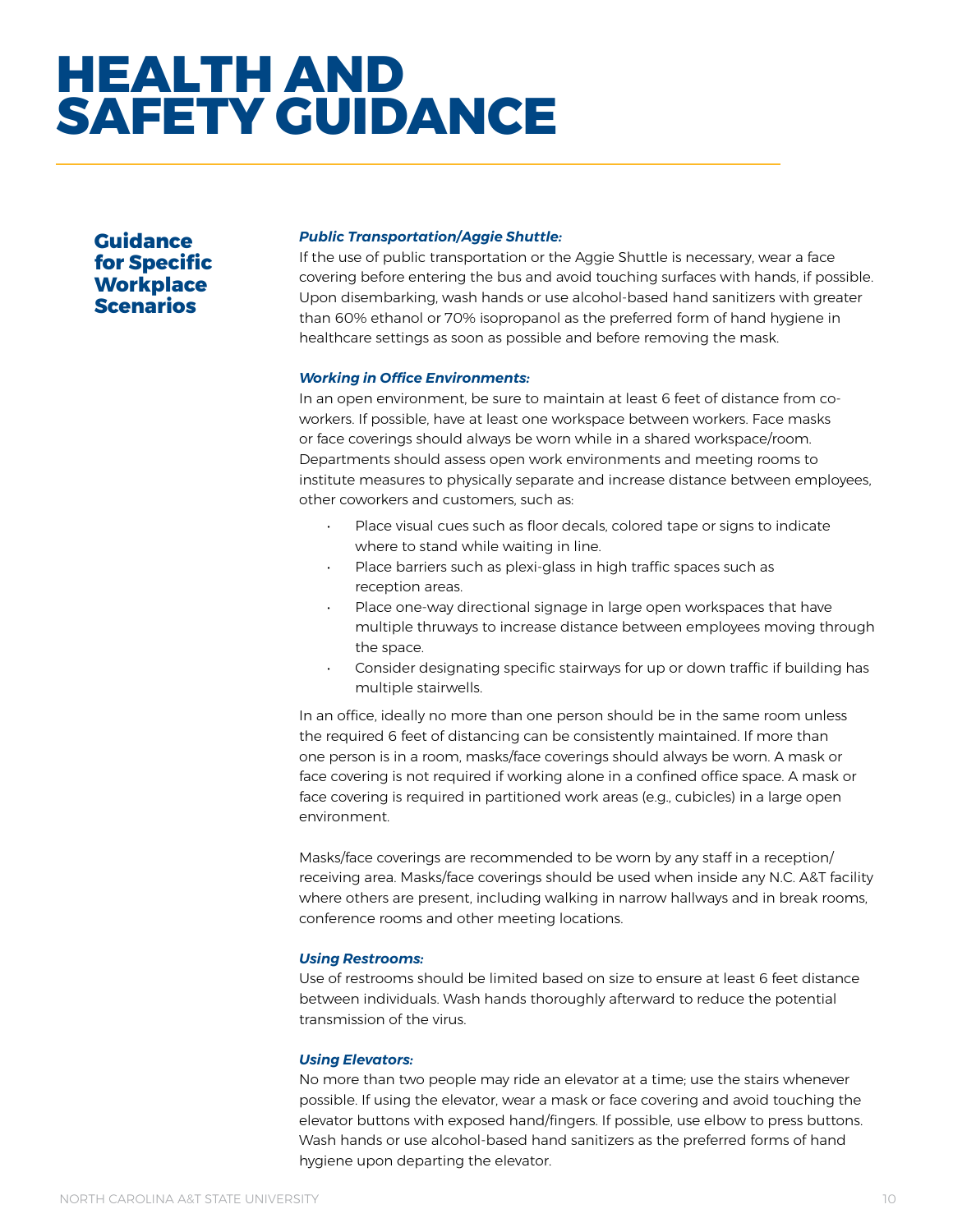**Guidance for Specific Workplace Scenarios** 

#### *Meetings:*

Convening in groups increases the risk of viral transmission. Meetings should be held in whole or part using Zoom or collaboration tools. In-person meetings are limited to the restrictions of local, state and federal orders and should not exceed 50% of a room's capacity, assuming individuals can still maintain 6 feet of separation for social distancing requirements. Departments should remove or rearrange chairs and tables or add visual cue marks in meeting rooms to support social distancing practices between attendees. All attendees should wear a mask or face covering while sharing space in a common room.

When meeting in conference rooms, participants should wipe down surfaces prior to meeting and wipe them down once again at the meeting's conclusion. This is an essential task that is important to everyone's wellbeing in meeting spaces shared by different groups often multiple times in a single day.

During the time on-site, please communicate with colleagues and supervisors as needed by email, instant message, telephone or other available technology rather than face-to-face.

#### *Meals:*

Before and after eating, wash hands thoroughly to reduce the potential transmission of the virus.

If dining on campus, wear a mask or face covering until ready to eat and then replace it afterward. Eating establishments must meet requirements to allow at least 6 feet of distance between each customer, including lines and seating arrangements. Individuals should not sit facing one another. Staff are encouraged to take food back to their office area or eat outside, if reasonable.

If eating in a work environment (break room, office, etc.), maintain a distance of at least 6 feet between each other. Individuals should not sit facing one another. Only remove mask or face covering to eat, then put it back on. Departments should remove or rearrange chairs and tables or add visual cue marks in employee break rooms to support social distancing practices between employees. Wipe all surfaces, including table, refrigerator handle, coffee machine, etc. after using in common areas.

#### *Laboratory Work:*

Specific criteria will be provided for faculty and staff working in laboratory environments.

**Mental and Emotional Well-being** 

#### *Employee Assistance Program (EAP):*

The EAP is a confidential counseling and resource program, contracted through ComPsych, designed to help university employees and their families deal with both personal and work-related concerns. Call anytime: 866-511-3373 TDD: 800- 697-0353 Go online: [guidanceresources.com](https://guidanceresources.com). Web ID: NCAT.